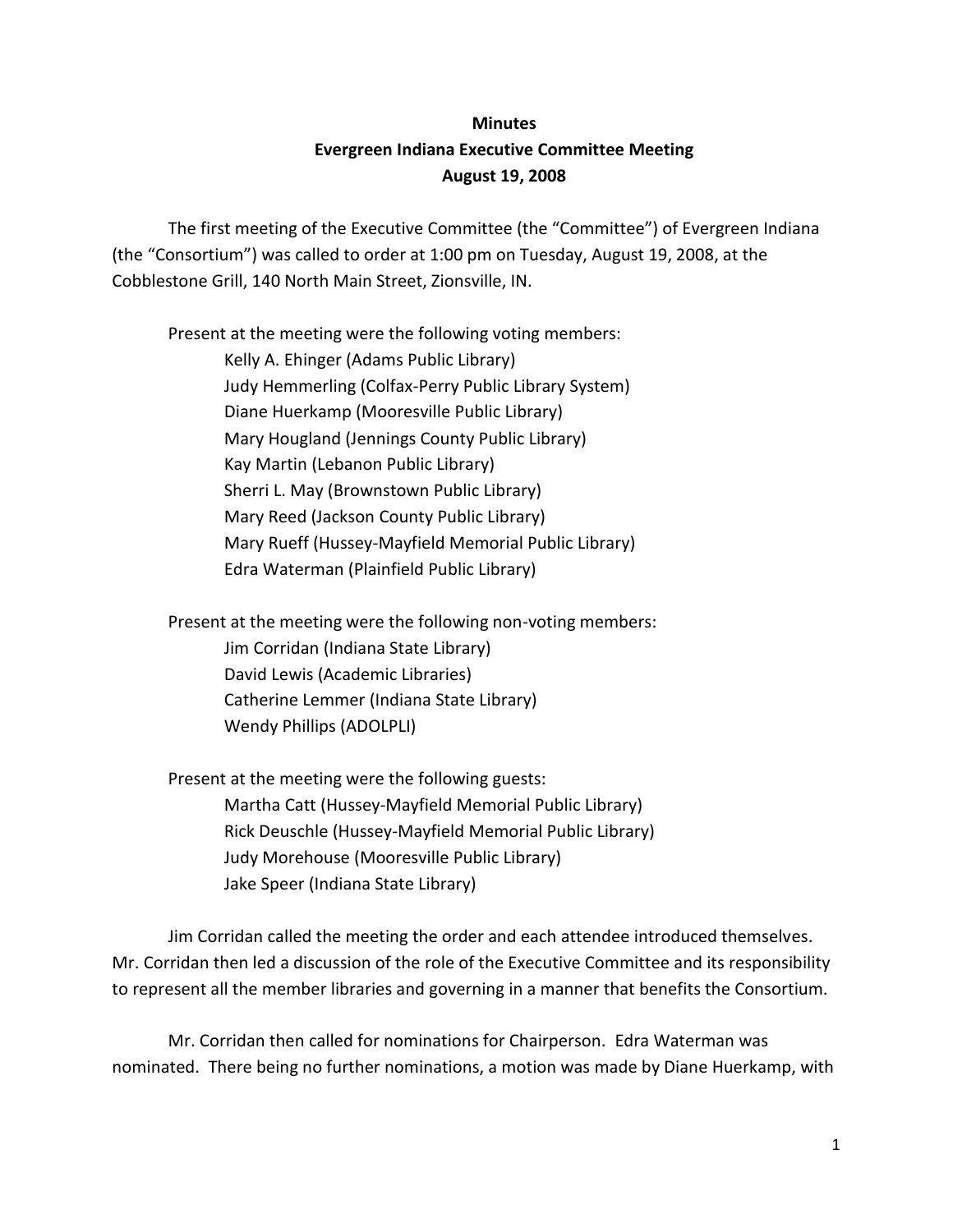a second by Kelly Ehinger to close the nominations. Ms. Waterman was unanimously elected as Chairperson.

Ms. Waterman then called for nominations for Chairperson-Elect. Mary Hougland was nominated. There being no further nominations, a motion was made by Diane Huerkamp, with a second by Edra Waterman to close the nominations. Ms. Hougland was unanimously elected as Chairperson-Elect.

Ms. Waterman then called for nominations for Secretary. Kelly Ehinger was nominated. There being no further nominations, a motion was made by Kay Martin, with a second by Mary Reed to close the nominations. Ms. Ehinger was unanimously elected as Secretary.

Ms. Waterman then asked Mr. Corridan to lead a discussion of the business items on the agenda. Mr. Corridan noted that Section V of the Consortium's bylaws allow the Executive Committee to establish appropriate sub-committees. He further noted that the bylaws list circulation, cataloging, bibliographic records, OPAC and serials/acquisitions as possible committees. A lengthy and thorough discussion of the sub-committees and their roles ensued. Members discussed the types of committees noted in the bylaws. During the discussion, Ms. Lemmer distributed a list of individuals who had volunteered to serve on various committees, a copy of which is attached hereto. Ms. Lemmer noted that volunteers had only been solicited for the Circulation, Technology and Cataloging committees. At the conclusion of the discussion, Diane Huerkamp made the following motion:

- five committees are to be formed: Circulation, IT, Cataloging, Acquisitions/Serials; and OPAC;
- the volunteers would serve as the initial committee members;
- Chairpersons for each committee would be elected at the first meeting of the committee; and
- that it was not necessary, but permissible, for an EC member to serve on a subcommittee.

The motion was seconded by Mary Reed and carried unanimously.

Ms. Lemmer was asked to solicit volunteers to serve on the OPAC and Serials/Acquisitions committees and to report such names to the Executive Committee at their next meeting. Mr. Speer was asked to research the availability of WebX or other electronic means for meetings for the committees to use. Ms. Lemmer volunteered to give notice to the sub-committee members and help them get organized to hold their first meetings in the next few days.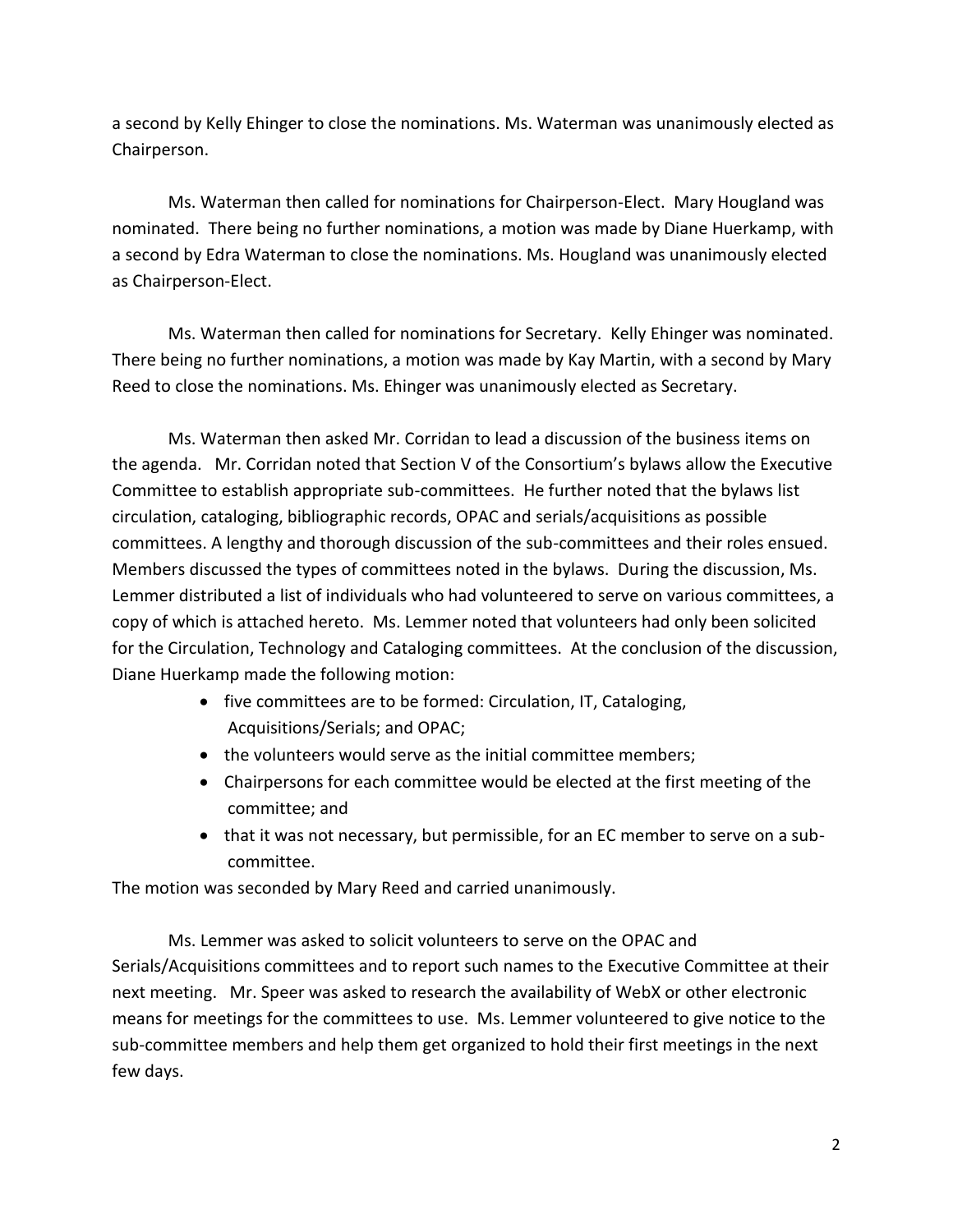Mr. Corridan then opened a discussion of the patron card. The members reviewed the options provided by Creative Data Products, copies of which are attached hereto. There was general consensus that the Evergreen Indiana logo was well done and that the card/key tag combination was the best option. Ms. Lemmer reported that one way to keep the price down is to keep the back of the card consistent across all the member libraries. The front of the card would permit each member library to add unique information (name, address, web address etc.) on the card the library issues. Ms. Rueff asked that the language on the back of the card be changed to include "fees and fines" and not just fines. Ms. Lemmer was asked to continue pricing options and to report back to the Executive Committee at their next meeting. Diane Huerkamp made a motion that the Consortium use a single patron card and that it be a card/key tag combination one that allowed the libraries some unique information on the front. Kay Martin seconded the motion. The motion was unanimously carried.

A discussion was raised regarding which member libraries would need to re-barcode. Mr. Corridan and Mr. Deuschle explained that only those libraries with other than 14 digit barcodes would need to re-barcode. A library with less than a 14 digit bar code will be assigned a pre-fix. A series of 0s would then bridge the new pre-fix with the old bar code. For example, 678890 would become 54448-000-678890.

Mr. Corridan further explained that the State Library was going to assist those libraries by purchasing re-barcode printers and loaning them to the member libraries as needed. These printers scan the current barcode and print the new barcode. This alleviates the need of any keying. Ms. Lemmer reported that the Equinox programmer who developed the software for these printers was going to be onsite at Colfax-Perry Public Library during their migration on October 13 to make sure it all worked.

 Mr. Corridan requested that the Committee authorize the State Library to establish a pre-fix scheme that would ensure there was no conflict with any Indiana public library's existing bar code range. Mr. Corridan suggested that the Indiana State Library solicit information (via an email to all the public libraries) about their current barcode ranges for patrons and items. Based on these responses, a pre-fix scheme could be established so as not to prohibit any library from joining the Consortium based on a need to re-barcode. There was consensus from the Committee members that this was the best way to proceed.

Ms. Lemmer was then asked to present an update on the Migration Schedule. She reported that Hussey-Mayfield Memorial Public Library was scheduled to migrate on August 25; that Adams Public Library System was to migrate on October 6; and that on October 13 the six SIRSI libraries and Colfax-Perry Township Library were schedule to migrate. The 7 member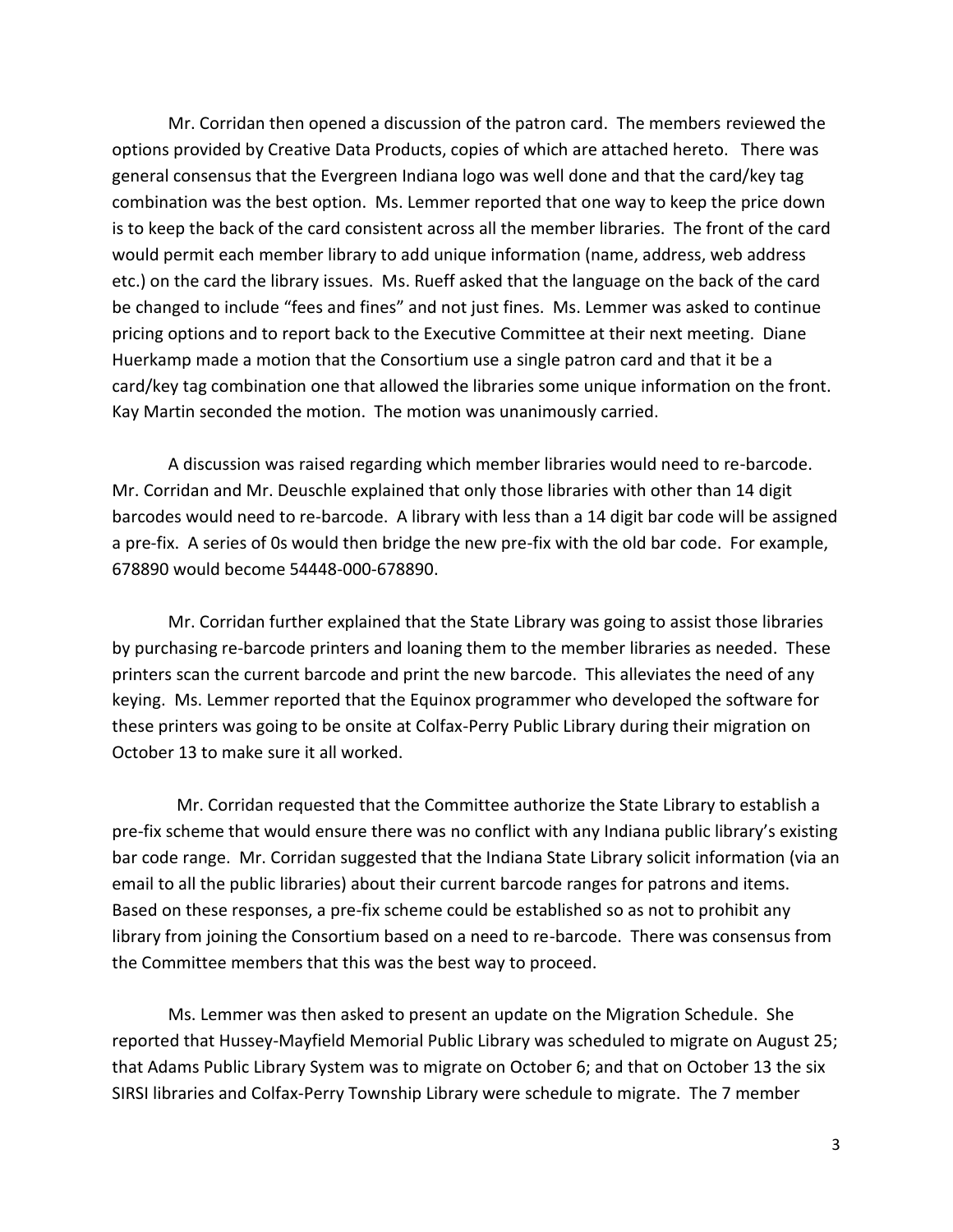libraries with miscellaneous ILSs were scheduled to migrate in early December. The remaining two member libraries, Greenwood and the Indiana State Library are to migrate in 2009.

At that point, Mr. Corridan raised the issue of whether the Consortium wanted to establish a timing scheme to admit libraries into the Consortium in the future. It was suggested that the Consortium have two entry points each calendar year and that a deadline be set by which interested libraries had to submit an executed Membership Agreement and Code of Ethics. It was anticipated that interested libraries would then be migrated within a two to three month period following the deadline. There was consensus that this was the best way to go forward and that the deadlines for submission of the Membership Agreement and Code of Ethics be May 1 and November 1 of each calendar year.

Mr. Speer raised the issue of whether the member libraries were to issue Evergreen Indiana cards immediately upon migration or use of their existing supply of unique library cards. Ms. Waterman stated that it would be best if member libraries issued the Evergreen Indiana cards immediately upon migration to build support for the project. Mr. Corridan noted that a patron will only get one Evergreen Indiana card from his or her home library. A long and lengthy discussion ensued regarding how the use and patron statistics may or may not be impacted by the Consortium. There was consensus that the Evergreen Indiana cards be issued immediately upon migration.

A long discussion ensued as to the impact of Evergreen Indiana on the PLAC program and reciprocal borrowing agreements. In addition, Ms. Lemmer noted that Equinox has an Interlibrary Loan module. Ms. Catt suggested that an additional committee be formed to further explore these issues. There was consensus that an additional committee be formed, that the Chairperson would solicit and select library directors (from both member and nonmember libraries) to further review and study this matter.

Last Mr. Corridan introduced the topic of standard policies and noted that most critical at this juncture were the catalog and circulation policies. The circulation policy is needed to prepare the circulation map necessary for migration. At this point, Ms. Lemmer distributed copies of the Michigan Evergreen and Georgia Pines cataloging policies, copies of which are attached hereto. She noted that the Georgia Pines policy has a hierarchical structure that provides for review of records and permits only designated regional cataloguers to upload reviewed records. A long discussion ensued about the need to maintain a clean database and the need to allow cataloging of local genealogy/historical materials. There was consensus that it was better from a long term perspective to start with a more rigid and structured cataloging policy at the beginning.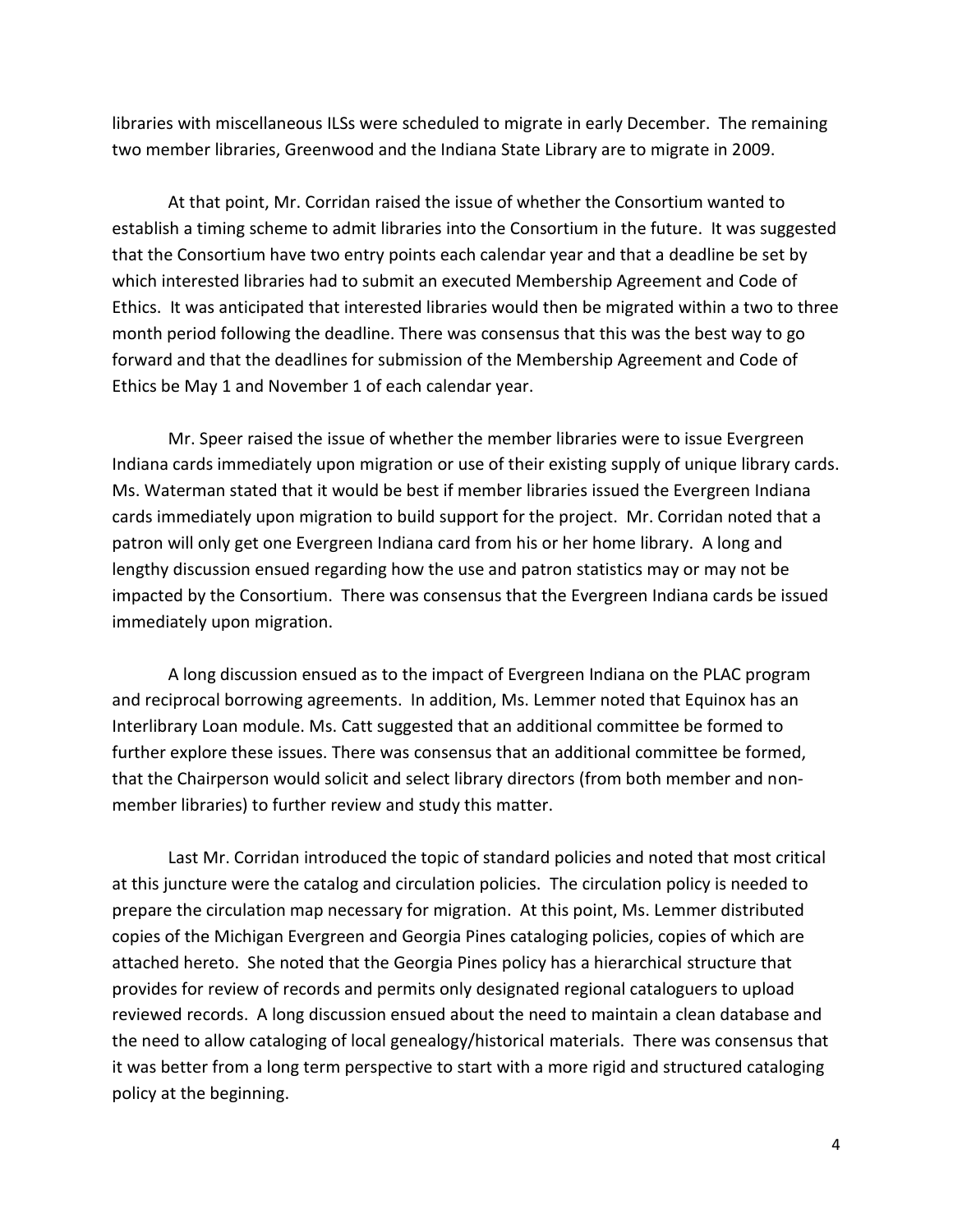Ms. Lemmer then distributed the Georgia Pines circulation matrix, a copy of which is attached hereto. Mr. Deuschle explained that "Blocked" is an automatic setting triggered by the system once a patron reaches a certain threshold and that "Barred" is a setting that must be manually entered by the library staff. After extensive and exhaustive discussion, the committee established by unanimous consensus the following standard fee and fine schedule and threshold levels:

- \$0.25 per day per item for overdue items;
- a \$10.00 cap per item for fee accruals; and
- a patron will be "blocked" by the system when a patron has the following number of items overdue:
	- o 15 Average Patron
	- o 15 Teacher/Educator
	- o 50 Outreach
	- $O$  15 PLAC

The number of overdue items is calculated on a Consortium level and not at a library level. The Committee also requested on a motion by Mary Reed and seconded by Mary Hougland that the State Library investigate the costs associated with contracting with one vendor to produce all fines and fee letters and recoveries. (all in favor)

| ັ່                         |               |                |                   |
|----------------------------|---------------|----------------|-------------------|
| User                       | Max Items Out | Fine Threshold | Overdue Threshold |
| Resident                   | 100           | \$10.00        | 15                |
| NonResident                | 100           | \$10.00        | 15                |
| Admin                      | UL            | UL             | UL                |
| <b>Professional NonRes</b> | 100           | \$10.00        | 15                |
| OutReach                   | 100           | 00             | 50                |
| Circulation                | UL            | 00             | 0                 |
| ILL                        | UL            | \$10.00        | 0                 |
| <b>PLAC</b>                | 100           | \$10.00        | 15                |
| <b>Staff</b>               | 100           | \$10.00        | 15                |

The committee also established the following patron limits by unanimous consensus:

The Committee determined it was best to seek additional advice from the circulation subcommittee prior to making additional decisions on the circulation matrix.

Ms. Waterman suggested that the Committee meet again to finalize aspects of the circulation and cataloging policies that will be necessary for migration. It was decided that the next meeting would be at 1:00 on Wednesday, August 27, at the Indiana State Library.